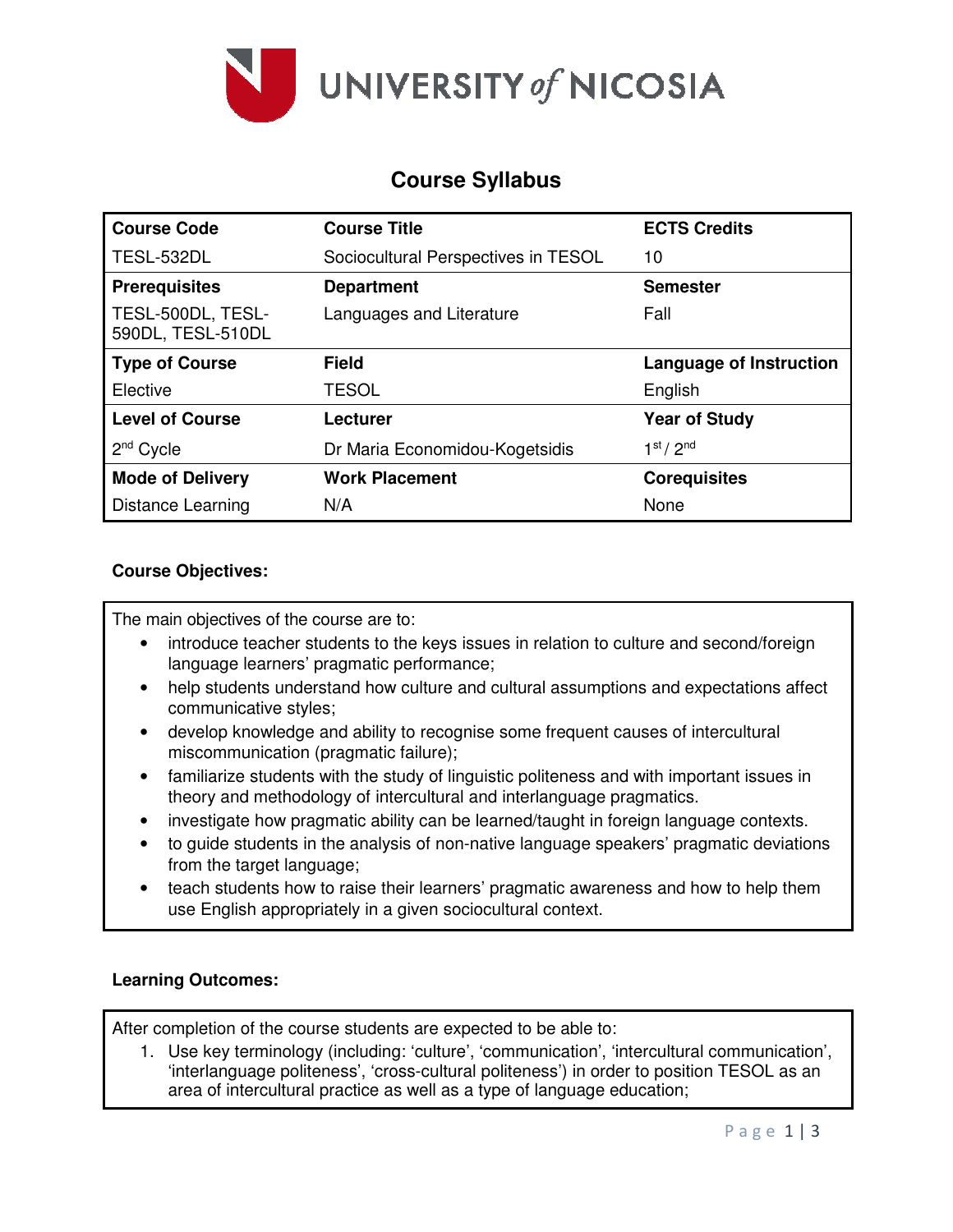

- 2. Understand the role of sociocultural context in second language learning;
- 3. Analyse and evaluate the pragmatic performance of second language learners;
- 4. Develop their learners' awareness in regards to the socioculturally appropriate use of language;
- 5. Develop their learners' ability to use language appropriately in a given sociocultural context;
- 6. Critically discuss the important issues in theory and methodology of intercultural and interlanguage pragmatics,
- 7. Critically discuss and analyse linguistic politeness from a cross-cultural and intercultural point of view.

#### **Course Content:**

- Cross-cultural communication and pragmatic failure;
- Culture, Directness and Speech Acts;
- Defining and understanding pragmatic competence and failure
- Politeness across cultures Some case studies
- Requests as politeness phenomena: A cross-cultural overview
- Interlanguage pragmatic development and pragmatic development activities;
- Understanding and analysing pragmatic deviations in intercultural communication; Analysing real data;
- Investigating how pragmatic ability can be learned/taught in foreign language contexts;
- Pragmatic awareness-raising tasks.
- The pragmatics of English as a Lingua Franca Developing pragmatic competence in ELF.

#### **Learning Activities and Teaching Methods:**

Recorded lectures, forum discussions, online practical activities, WebEx - video conferences

#### **Assessment Methods:**

Assignment, Online participation, Final exam